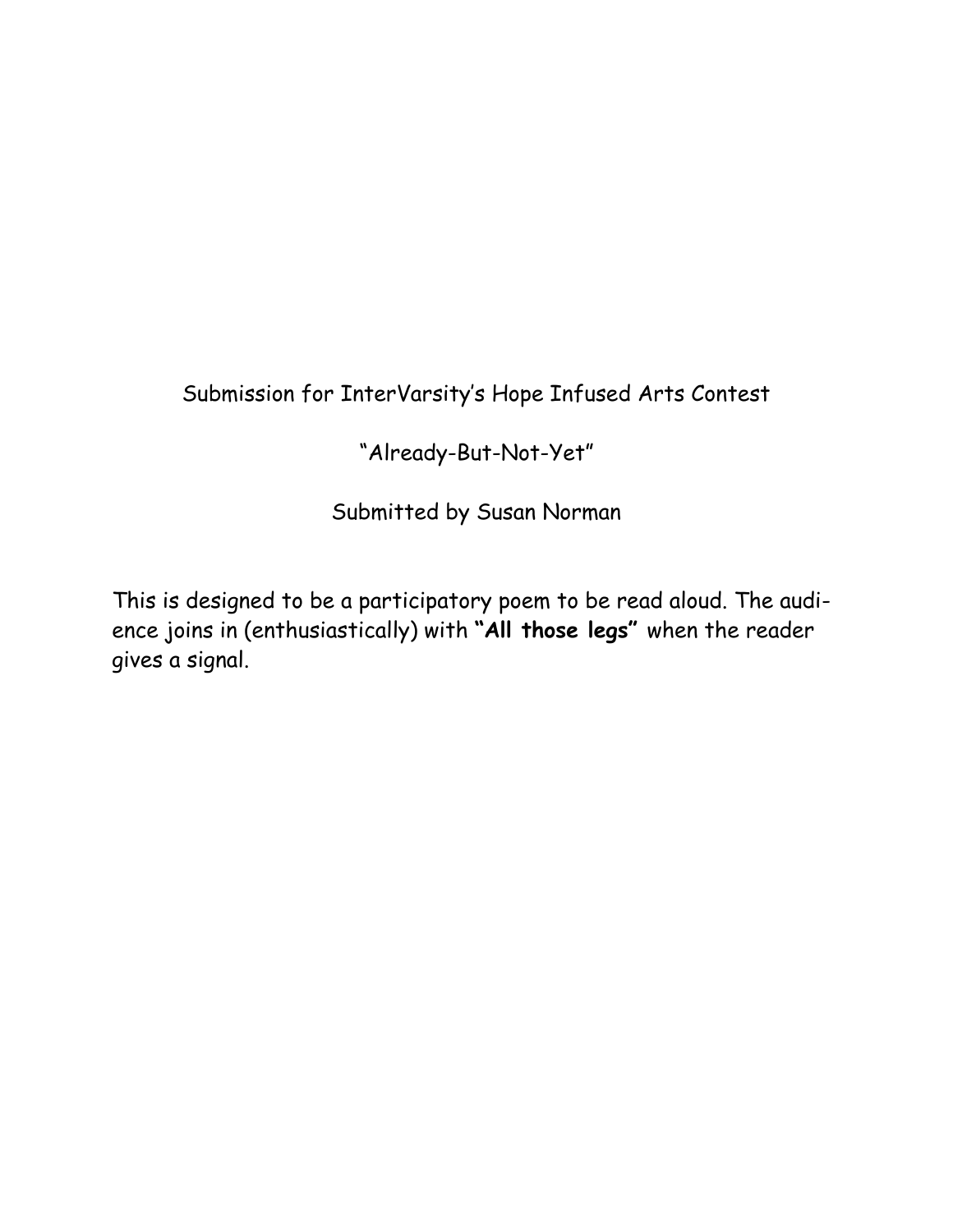## Already-but-not-yet

The already-but-not-yet butterfly Struggles in the darkness. Slowly she stretches her already-but-not-yet-legs. **All those legs.**

Bump!

Oh, no! Another wall. Another block. Another door slammed shut! A barrier soft and subtle, but still strong, Silken threads she wove herself To shield and shelter her. Now, it seems, a shroud for an already-but-not-yet butterfly and

**All those legs.**

What can she do or undo? Rage? Give up? Try again? Pray? What—or who—can set her free?

And then  $\ldots$ A gracious gift. A minor miracle. The bonds are loosened By the gentle hand of God.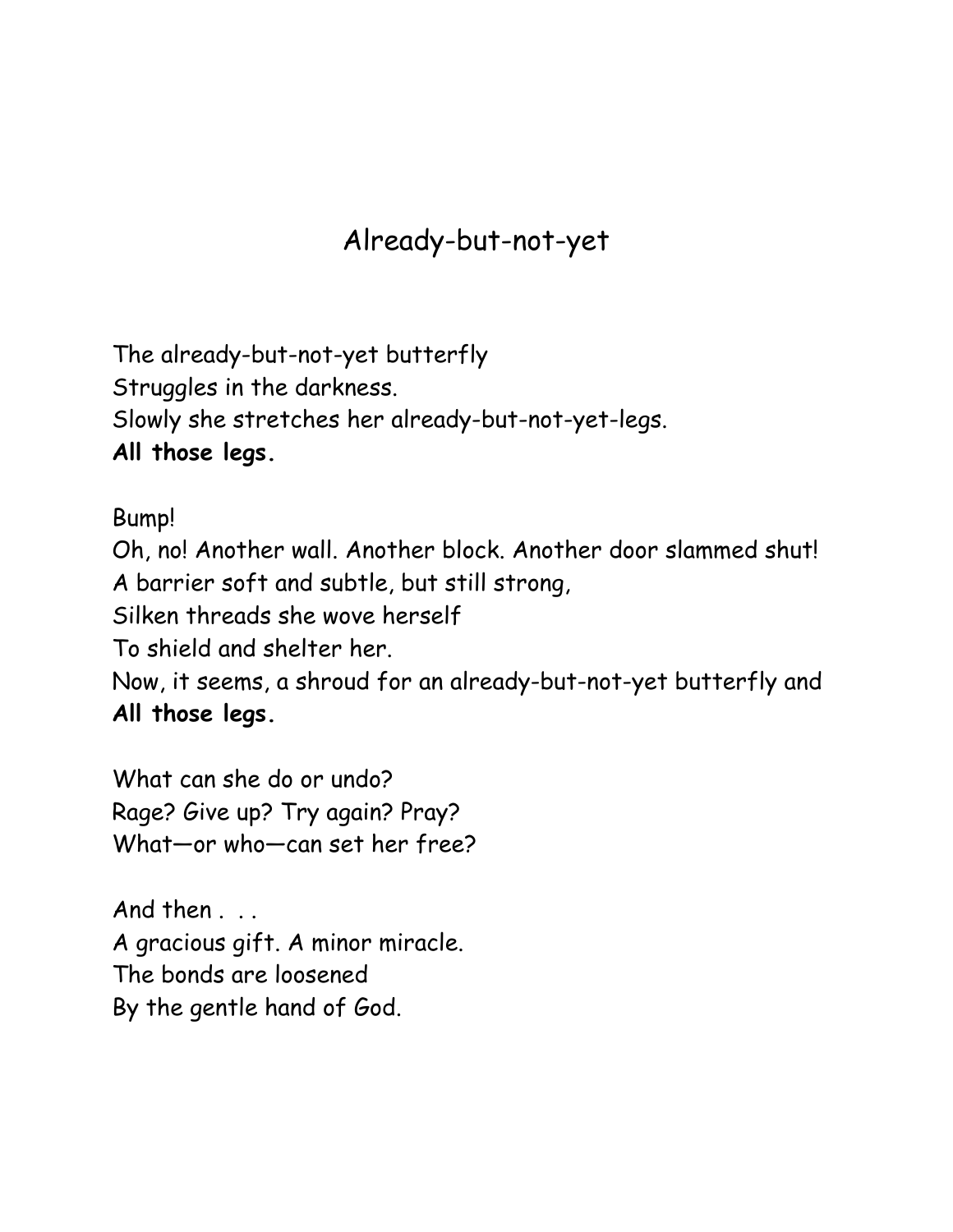She stirs again. The silken shroud shudders. Slits appear. Wriggling free come **All those legs.**

A whole new world: The caress of colours bright. Subtle shapes and soaring sound. But folded wings still quiver, Tightly bound and longing to be free.

The pain of possibility. A faltering faith. More pain. More faith.

And then . . . A glorious, unfolding panoply of wing. Gossamer-thin, yet strong enough To bear the weight of **All those legs.**

In God's good time The Kingdom comes. The captives are set free. The ransom? 'Tis paid!